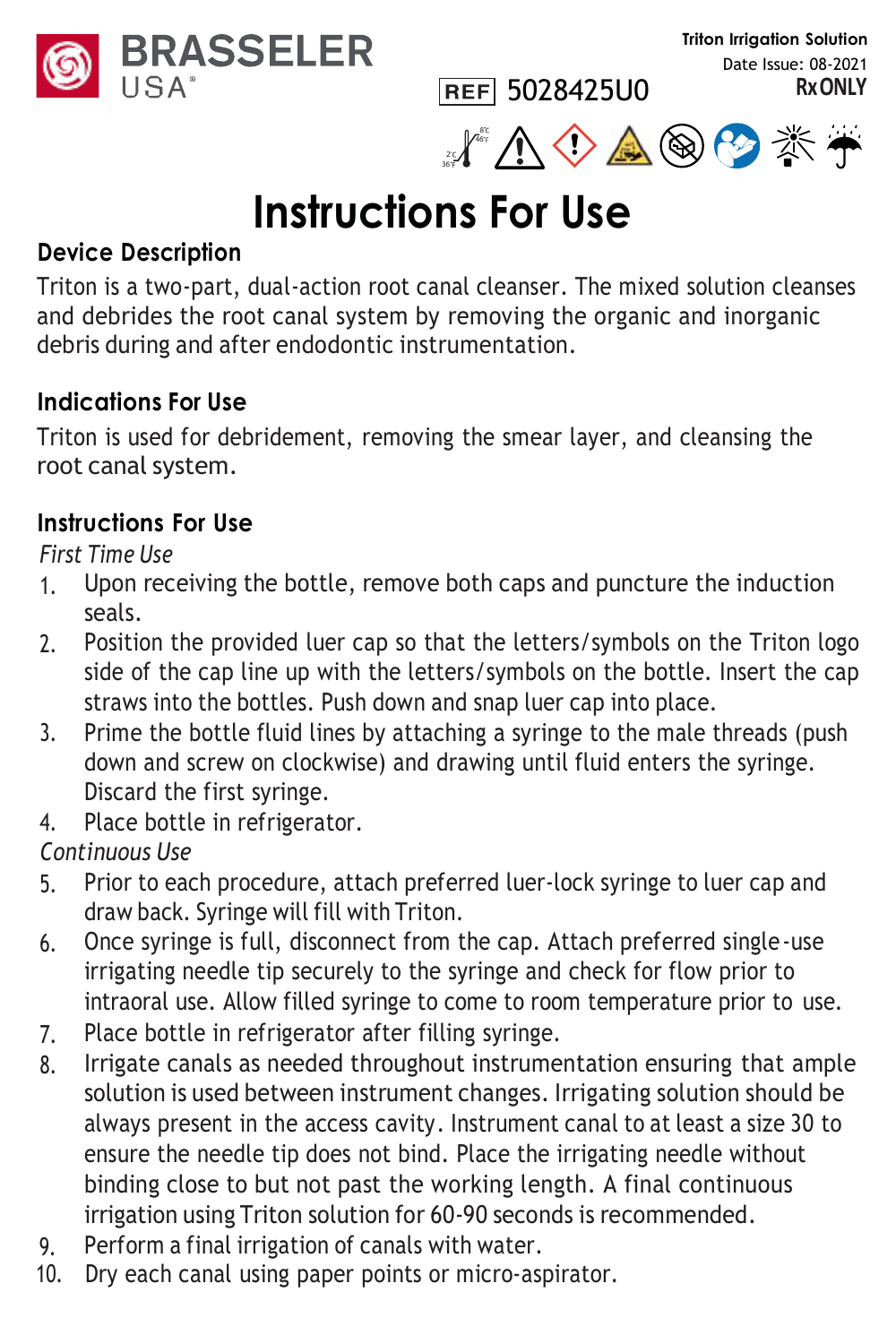- 11. Seal and obturate as normal.
- 12. Dispose of Triton-filled syringe following use. Syringes and tips should not be reused. Use a new syringe every time Triton is drawn from the bottles to prevent cross-contamination. NOTE: Once filled in a syringe, Triton is stable for 1 hour.

## **Storage**

- Store Upright
- Store solution at 2°C/36°F to 8°C/46°F.

### **Warnings**

- Corrosive.
- Avoid contact with skin and eyes.
- Not for use as a general disinfectant and should not be used as such.
- Not to be used as an oral rinse.
- Do not use on patients with known sensitivities or allergies to the ingredients.
- Harmful if swallowed.
- Not to be injected into soft tissue.
- Not intended to be used with other endodontic irrigating solutions. If clinician chooses to use another irrigating solution, rinse with water prior to use.
- Always store upright with the cap securely in place.
- Avoid inhalation or accidental ingestion.
- Keep out of reach of children.
- Wear protective gloves/eye protection/face protection/protective clothing when handling this product.
- Avoid release to the environment.
- Follow all government regulations for waste disposal.
- Use Triton as indicated. Reducing the dosage will not achieve effective cleaning.
- Not indicated for vital pulp therapy.
- Use on fractured or perforated apices with positive pressure may result in a hypochlorite accident.
- As with all sodium hypochlorite-based endodontic irrigating solutions, extrusion past the apex can cause extreme harm.

# **Precautions**

- U.S. law restricts the sale of this device to a dentist or clinician.
- Use of a rubber dam or protective device is recommended. If proper isolation cannot be established, do not use these solutions.
- Do not use after expiration date.